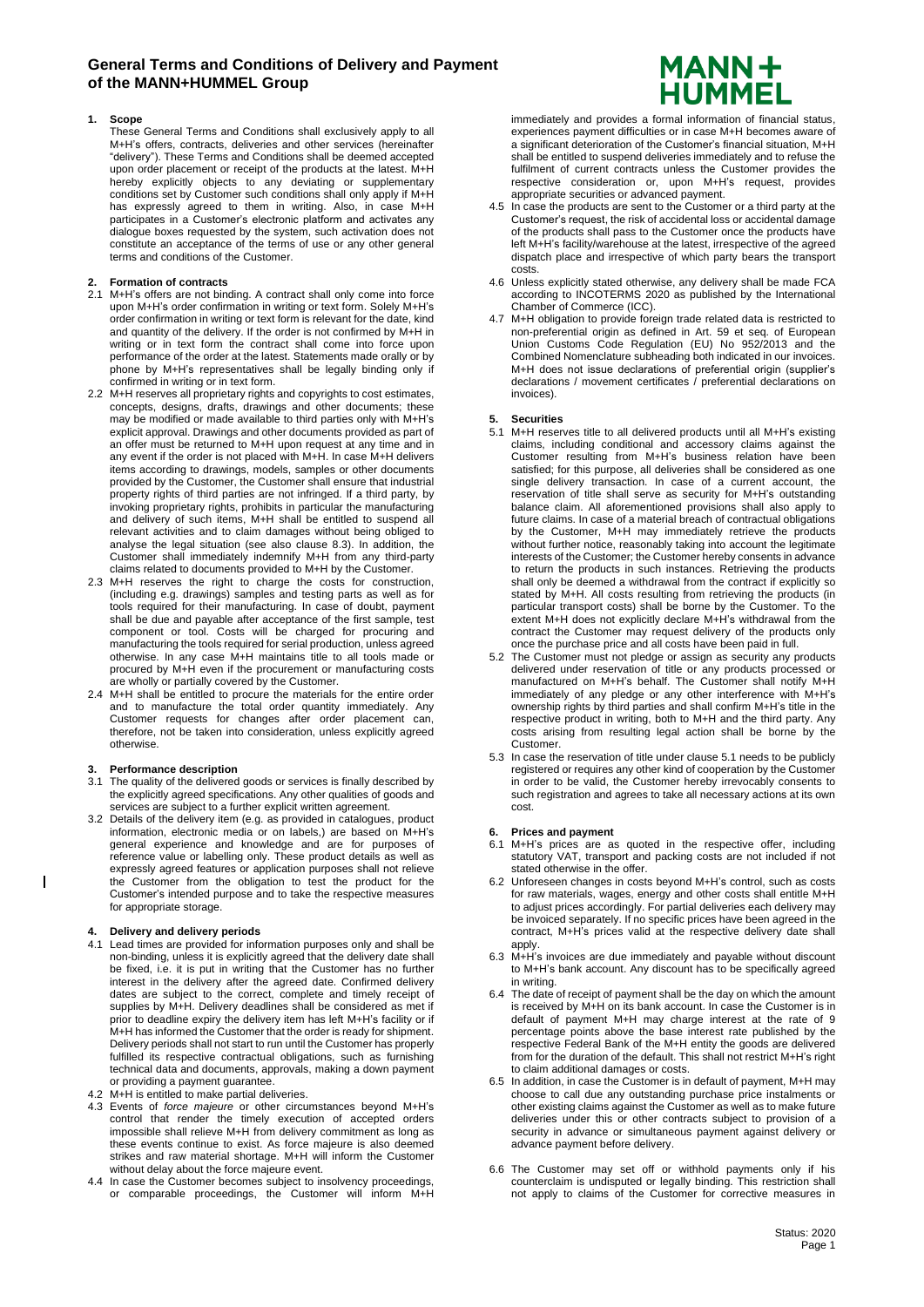relation to a defective product or completion of an unfinished product.

- 6.7 Upon request, the Customer shall provide M+H with any documentary evidence for tax purposes which are required under the applicable statutory provisions. In case of non-compliance the Customer shall, after receipt of a corrected invoice, cover any VAT claims and interest imposed on M+H by the tax authorities. The Customer shall inform M+H about the invalidity or any changes in its VAT identification number without undue delay.
- 6.8 In case the purchase price is paid by way of the credit note procedure for VAT purposes, the Customer shall be solely responsible for compliance with the VAT related provisions on invoices. M+H shall not be liable for damages resulting from the credit note procedure, e.g. any refunds of input tax and payment of interest by the Customer to the competent tax authorities.

#### **7. Claims for defects**

 $\overline{1}$ 

- 7.1 M+H shall be liable for defects of products delivered by M+H only according to the following provisions.
- 7.2 The Customer shall inspect the products without undue delay and shall notify M+H of any defects without undue delay, and, if a defect is discovered later in the ordinary course of business, shall notify M+H of such defect without undue delay after discovery.
- 7.3 If defective products are delivered, M+H shall be given the opportunity, prior to the start of manufacturing (processing or installing), to sort out such products and to remedy the defect or to make a substitute delivery, unless this cannot reasonably be expected from the Customer. In case M+H is unable to accomplish this or fail to comply in due course, the Customer may withdraw from the contract to this extent and may return the products at M+H's risk. In case of urgency, the Customer may, following consultation with M+H, remedy the defects himself or instruct a third party to do so. Expenses incurred by such remedial activities shall be reimbursed by M+H according to clause 8.
- 7.4 If the defect is discovered only after the start of manufacturing or initial operation, despite the fulfilment of all duties according to clause 7.2, the Customer may demand subsequent performance (rework or substitute delivery at M+H's discretion). The delivery of defective products results in a right of retention only insofar as it is in due proportion to the respective defect and the expected costs of the subsequent performance, and provided that the Customer's counterclaim is based on the same contractual relationship.
- 7.5 Any claims for damages for defective products shall be subject to two useless attempts of subsequent performance. In case of substitute delivery the Customer is obliged to return the defective products upon request.
- 7.6 A withdrawal from the contract or a claim for reduction of purchase price shall be granted only if the defect cannot be remedied within an appropriate period, if subsequent performance will incur disproportionate costs, is unreasonable or must be considered as failed for other reasons. The Customer shall, however, have no right to withdraw from the contract in case of minor defects.
- 7.7 The Customer shall allow M+H to inspect any rejected products without undue delay; in particular these products shall be made available to M+H upon request and at M+H's cost. If complaints are unfounded, M+H may charge the transport costs and inspection expenses to the Customer.
- 7.8 No claims for defects may be raised in case of merely insubstantial deviations from the agreed quality, insubstantial impairment of serviceability, or if the defect can be put down to a violation of operating, maintenance or installation instructions, unsuitable or improper use or storage. This shall also apply in case of faulty or negligent handling or assembly, normal wear and tear or tampering with the delivery item by the Customer or a third party.
- 7.9 No costs may be claimed regarding the subsequent performance, the withdrawal from the contract or damage-repair because of defective products, in particular costs for shipment, transportation, labour and material, insofar as these claims and costs result from the fact that the products have been transferred to a place different from the agreed place of performance after passing of risk. However, this does not apply in case such transfer corresponds with the normal use of the products known to M+H.
- 7.10Damages and reimbursement of expenses may only be claimed according to clause 8.
- 7.11The Customer may not make the aforementioned claims for any products, which, according to mutual agreement, M+H does not deliver as new products.

#### **8. Liability**

- 8.1 M+H shall be liable for any damages, in particular resulting from a breach of duty of care when entering into a contract, from a breach of obligations or from unlawful acts, only to the extent that M+H, M+H's employees or vicarious agents have acted intentionally or grossly negligent.
- 8.2 For damages resulting from death or bodily harm or a violation of material contractual obligations, M+H shall also be liable for ordinary negligence. Contractual obligations shall be deemed as "material" if their fulfilment is a prerequisite for proper performance of the



contract and the Customer regularly trusts in their fulfilment and also may do so. In case of a violation of a material contractual obligation our liability shall be limited to the direct average damage, predictable and typical for the respective type of product. This shall also apply to a breach of obligations by our employees or vicarious agents .

- 8.3 M+H shall be liable for the infringement of third parties' industrial property rights in connection with the sale of M+H's products under the foregoing provisions only if the infringement results from the proper use of the product, and only to the extent such third parties' industrial property rights are valid in the country of delivery and have been published at the time of delivery. This shall not apply if M+H has manufactured the product according to drawings, models, or other descriptions or data provided by the Customer and if M+H did not know or did not have to know of any infringement of industrial property rights in connection with the developed product. In this case M+H's Customer is liable for any current or future infringement of third parties' industrial property rights. The Customer undertakes to inform M+H without undue delay of any potential and alleged cases of infringement of third parties' industrial property rights he may become aware of, and to indemnify M+H from any third parties' claims, costs and expenses incurred.
- 8.4 Claims for defects of delivered products, including any damages relating to such defects – irrespective of the legal grounds – shall become time-barred 1 year after delivery.
- 8.5 M+H's liability regarding Product liability shall remain unaffected by the foregoing provisions.
- 8.6 M+H shall only be liable for claims of recourse by the Customer if and to the extent the Customer has not accepted obligations towards his own Customer beyond the mandatory statutory provisions on remedies for defects and liability. Unless agreed otherwise in writing, clauses 7 and 8 shall apply accordingly to any claims of recourse raised by the Customer.
- 8.7 M+H does not accept any further liability.

#### **9. Confidentiality**

- 9.1 Customer shall keep any knowledge and information of a technical or economical nature it has received from M+H in connection with the business relationship ("Confidential Information") strictly confidential towards third parties at any time, even after the end of the business relationship, unless the Customer proves that the Confidential Information is (i) already known to the Customer or in the public domain at the time of disclosure or subsequently becomes public knowledge other than through a fault of the Customer, (ii) subsequently developed by the Customer completely independent from the Confidential Information, or (iii) received by the Customer from a third party without breach of a confidentiality obligation.
- 9.2 M+H remains the sole owner of any documents, in particular drawings, containing Confidential Information, which are disclosed in the course of the business relationship. Any such documents must be returned to M+H upon M+H's request but at the latest at the end of the business relationship. The Customer has no right of retention regarding Confidential Information or documents or materials containing Confidential Information.
- 9.3 The disclosure of Confidential Information does not establish any industrial property rights, rights to knowhow or copyrights of the Customer and does not constitute a prior publication or right of prior use according to the applicable patent, design and utility model laws. Any kind of license is subject to a written agreement.

#### **10. Data Protection**

- 10.1The contracting parties may provide each other with personal data in the course of the performance during the contractual relationship. The processing and transfer of which will be done in accordance with applicable data protection law. Each contractual party is a data controller in respect of personal data processing.
- 10.2The Customer is obliged to comply with data protection regulations by receiving its deliveries and services. In particular it will oblige its employees to maintain data confidentiality according to applicable data protection law, if these employees have access to personal data.
- 10.3Further information by M+H regarding personal data processing of Customers are accessible under: (link).

#### **11. Place of performance and jurisdiction, miscellaneous**

- 11.1Should any provision of the present General Terms and Conditions be invalid, this shall not affect the validity of the remaining provisions thereof.
- 11.2For all claims resulting from M+H's business relationship with the Customer, in particular regarding their deliveries, the site from which the delivery originates shall be deemed the place of performance.
- 11.3The Customer may assign its claims arising from the contractual relationship only with M+H's prior written approval.
- 11.4Unless otherwise agreed, the local laws of the distributing company should be the governing law. Application of the United Nations Convention of 11 April 1980 on Contracts for the International Sale of Goods shall be excluded.
- 11.5The place of jurisdiction shall be the place of the registered office of the distributing company. However M+H has the right to file claims